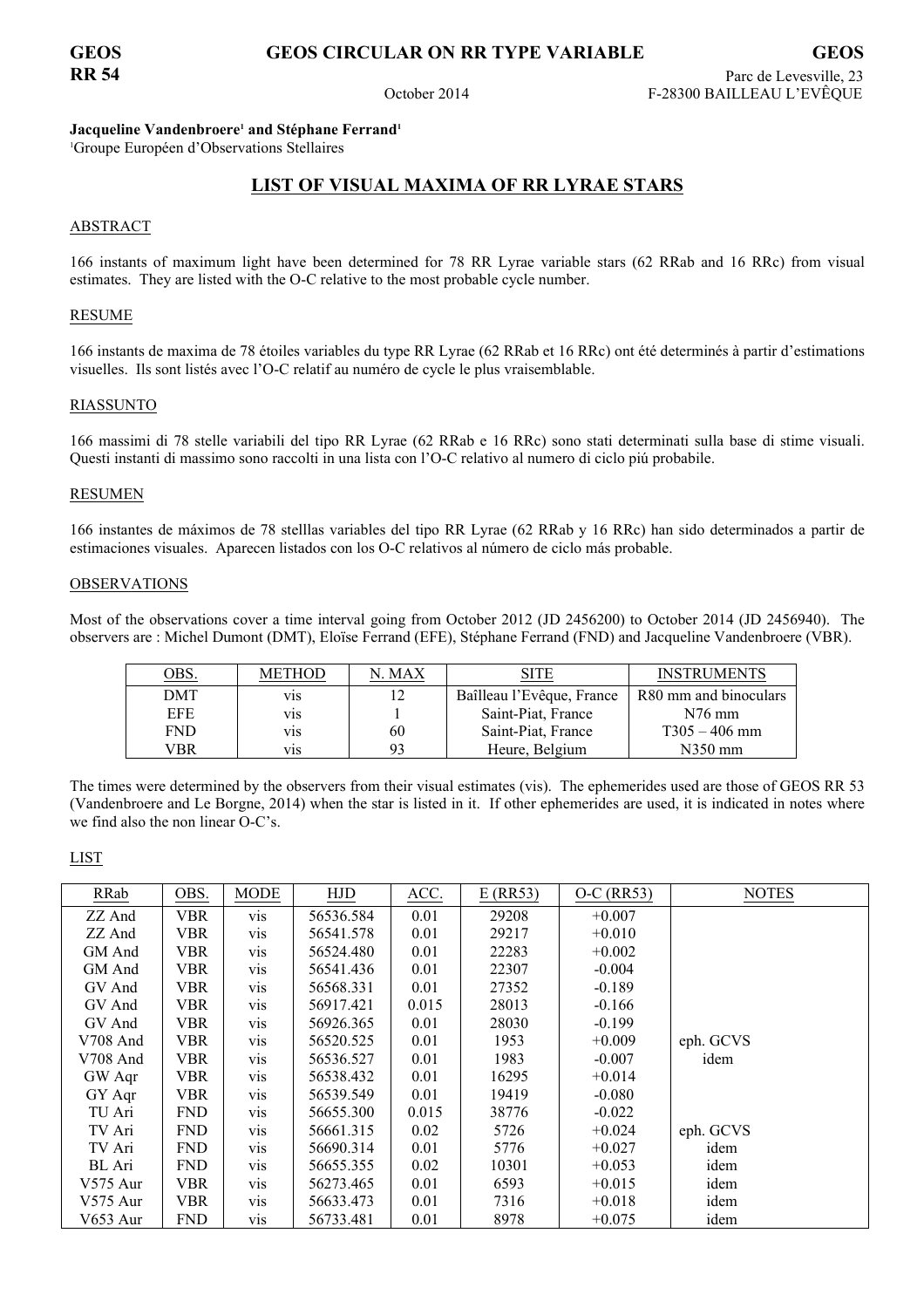# GEOS CIRCULAR RR 54 LIST RR D. 2/4

| <b>RRab</b>     | OBS.        | <b>MODE</b> | HJD       | ACC.  | $E$ (RR53) | $O-C$ (RR53) | <b>NOTES</b>                         |
|-----------------|-------------|-------------|-----------|-------|------------|--------------|--------------------------------------|
| <b>V653 Aur</b> | ${\rm FND}$ | vis         | 56736.358 | 0.015 | 8983       | $+0.056$     | eph. GCVS                            |
| RS Boo          | <b>DMT</b>  | vis         | 56813.483 | 0.007 | 55814      | $+0.009$     | -0.011 (with quadratic elements)     |
| RS Boo          | <b>DMT</b>  | vis         | 56824.441 | 0.01  | 55843      | $+0.025$     | $+0.004$<br>idem                     |
| RS Boo          | <b>DMT</b>  | vis         | 56827.453 | 0.01  | 55851      | $+0.018$     | $-0.003$<br>idem                     |
| UY Boo          | <b>VBR</b>  | vis         | 56366.501 | 0.01  | 35021      | $+0.366$     |                                      |
| UY Boo          | <b>VBR</b>  | vis         | 56746.589 | 0.01  | 35605      | $+0.359$     |                                      |
| FT Boo          | <b>VBR</b>  | vis         | 56072.481 | 0.01  | 10272      | $-0.010$     |                                      |
| FT Boo          | <b>VBR</b>  | vis         | 56418.391 | 0.01  | 11026      | $-0.027$     | eph. Wils et al., 2006               |
| FT Boo          | <b>VBR</b>  | vis         | 56840.477 | 0.01  | 11946      | $-0.028$     | idem                                 |
| KR Boo          | <b>FND</b>  | vis         | 56757.568 | 0.01  | 7660       | $+0.049$     | eph. GCVS                            |
| KR Boo          | <b>FND</b>  | vis         | 56773.431 | 0.01  | 7691       | $+0.036$     | idem                                 |
| KR Boo          | <b>FND</b>  | vis         | 56774.444 | 0.01  | 7693       | $+0.024$     | idem                                 |
| KR Boo          | <b>FND</b>  | vis         | 56776.509 | 0.015 | 7697       | $+0.041$     | idem                                 |
| V413 Cam        | <b>VBR</b>  | vis         | 56248.402 | 0.015 | 11064      | $-0.038$     | idem                                 |
| V413 Cam        | <b>VBR</b>  | vis         | 56356.465 | 0.01  | 11317      | $-0.056$     | idem                                 |
| V413 Cam        | <b>VBR</b>  | vis         | 56540.573 | 0.01  | 11748      | $-0.072$     | idem                                 |
| V413 Cam        | <b>VBR</b>  | vis         | 56741.352 | 0.01  | 12218      | $-0.076$     | idem                                 |
| SX Cnc          | ${\rm FND}$ | vis         | 56722.358 | 0.006 | 8988       | $-0.022$     |                                      |
| SX Cnc          | <b>FND</b>  | vis         | 56723.384 | 0.006 | 8990       | $-0.016$     |                                      |
| SX Cnc          | <b>FND</b>  | vis         | 56724.405 | 0.006 | 8992       | $-0.015$     |                                      |
| SX Cnc          | <b>FND</b>  | vis         | 56725.422 | 0.006 | 8994       | $-0.018$     |                                      |
| SX Cnc          | <b>FND</b>  | vis         | 56726.441 | 0.008 | 8996       | $-0.020$     |                                      |
| SX Cnc          | <b>FND</b>  | vis         | 56727.456 | 0.006 | 8998       | $-0.025$     |                                      |
| AN Cnc          | <b>FND</b>  | vis         | 56628.569 | 0.013 | 35188      | $+0.003$     | -0.013 (with quadratic elements)     |
| CQ Cnc          | <b>FND</b>  | vis         | 56662.503 | 0.005 | 22557      | $-0.018$     |                                      |
| CQ Cnc          | <b>VBR</b>  | vis         | 56712.338 | 0.01  | 22652      | $-0.025$     |                                      |
| KV Cnc          | <b>FND</b>  | vis         | 56664.409 | 0.008 | 7775       | $-0.134$     | eph. GCVS                            |
| KV Cnc          | <b>FND</b>  | vis         | 56667.405 | 0.008 | 7781       | $-0.150$     | idem                                 |
| KV Cnc          | <b>FND</b>  | vis         | 56684.479 | 0.006 | 7815       | $-0.144$     | idem                                 |
| KV Cnc          | <b>FND</b>  | vis         | 56690.512 | 0.006 | 7827       | $-0.135$     | idem                                 |
| KV Cnc          | <b>FND</b>  | vis         | 56694.519 | 0.005 | 7835       | $-0.144$     | idem                                 |
| RR CVn          | <b>VBR</b>  | vis         | 56356.612 | 0.01  | 32584      | $+0.016$     |                                      |
| RR CVn          | <b>VBR</b>  | vis         | 56723.602 | 0.01  | 33241      | $+0.001$     |                                      |
| <b>BK</b> Cas   | <b>FND</b>  | vis         | 56932.456 | 0.008 | 47698      | $+0.116$     | eph. GCVS                            |
| V740 Cep        | <b>VBR</b>  | vis         | 56638.255 | 0.01  | 10817      | $+0.079$     | idem                                 |
| GQ Cet          | <b>VBR</b>  | vis         | 56190.509 | 0.01  | 5728       | $+0.014$     | idem                                 |
| GQ Cet          | <b>VBR</b>  | vis         | 56248.304 | 0.01  | 5830       | $+0.009$     | idem                                 |
| HN Cet          | <b>FND</b>  | vis         | 56605.397 | 0.01  | 10100      | $-0.010$     | idem                                 |
| Z Com           | <b>VBR</b>  | <b>vis</b>  | 56074.455 | 0.01  | 33241      | $-0.004$     |                                      |
| Z Com           | <b>FND</b>  | <b>vis</b>  | 56721.719 | 0.006 | 34425      | $-0.011$     |                                      |
| Z Com           | <b>VBR</b>  | vis         | 56726.643 | 0.01  | 34434      | $-0.007$     |                                      |
| CR Com          | <b>VBR</b>  | vis         | 56019.395 | 0.01  | 14954      | $+0.043$     |                                      |
| CR Com          | <b>VBR</b>  | vis         | 56344.531 | 0.01  | 15406      | $+0.009$     |                                      |
| RW Equ          | <b>VBR</b>  | vis         | 56179.359 | 0.015 | 88784      | $+0.011$     | eph. GCVS, star poorly observed      |
| RW Equ          | <b>VBR</b>  | vis         | 56518.553 | 0.015 | 89733      | $-0.092$     | idem                                 |
| RW Equ          | <b>VBR</b>  | vis         | 56536.408 | 0.01  | 89783      | $-0.114$     | idem                                 |
| <b>BK</b> Eri   | <b>VBR</b>  | vis         | 55601.284 | 0.015 | 30795      | $+0.013$     | Blazhko effect?                      |
| <b>BK</b> Eri   | <b>VBR</b>  | vis         | 56213.517 | 0.01  | 31912      | $-0.035$     | idem                                 |
| V418 Her        | <b>VBR</b>  | vis         | 56498.448 | 0.01  | 37638      | $-0.008$     |                                      |
| V552 Her        | <b>FND</b>  | vis         | 56781.512 | 0.01  | 7584       | $-0.005$     |                                      |
| V552 Her        | <b>FND</b>  | vis         | 56831.475 | 0.01  | 7716       | $-0.007$     |                                      |
| V1124 Her       | <b>FND</b>  | vis         | 56829.439 | 0.01  | 8323       | $-0.131$     |                                      |
| AQ Leo          | <b>VBR</b>  | vis         | 55661.361 | 0.01  | 27591      | $-0.074$     |                                      |
| AQ Leo          | <b>VBR</b>  | vis         | 56397.428 | 0.01  | 28930      | $-0.123$     |                                      |
| GP Leo          | <b>FND</b>  | vis         | 56694.604 | 0.015 | 4393       | $+0.065$     | Drake, 2013, eph. has to be improved |
| GP Leo          | <b>FND</b>  | vis         | 56724.530 | 0.015 | 4437       | $+0.096$     | idem                                 |
| IM Leo          | <b>VBR</b>  | vis         | 56384.470 | 0.01  | 4924       | $+0.014$     | eph. GCVS                            |
| Y LMi           | <b>VBR</b>  | vis         | 55624.589 | 0.01  | 9360       | $-0.018$     |                                      |
| AB LMi          | <b>FND</b>  | vis         | 56710.476 | 0.008 | 9750       | $+0.121$     | eph. GCVS                            |
| AB LMi          | <b>FND</b>  | vis         | 56715.480 | 0.006 | 9759       | $+0.110$     | idem                                 |
| AB LMi          | <b>FND</b>  | vis         | 56724.409 | 0.013 | 9775       | $+0.125$     | idem                                 |
| AB LMi          | <b>FND</b>  | vis         | 56725.538 | 0.008 | 9777       | $+0.139$     | idem                                 |
| AB LMi          | <b>FND</b>  | vis         | 56740.566 | 0.006 | 9804       | $+0.123$     | idem                                 |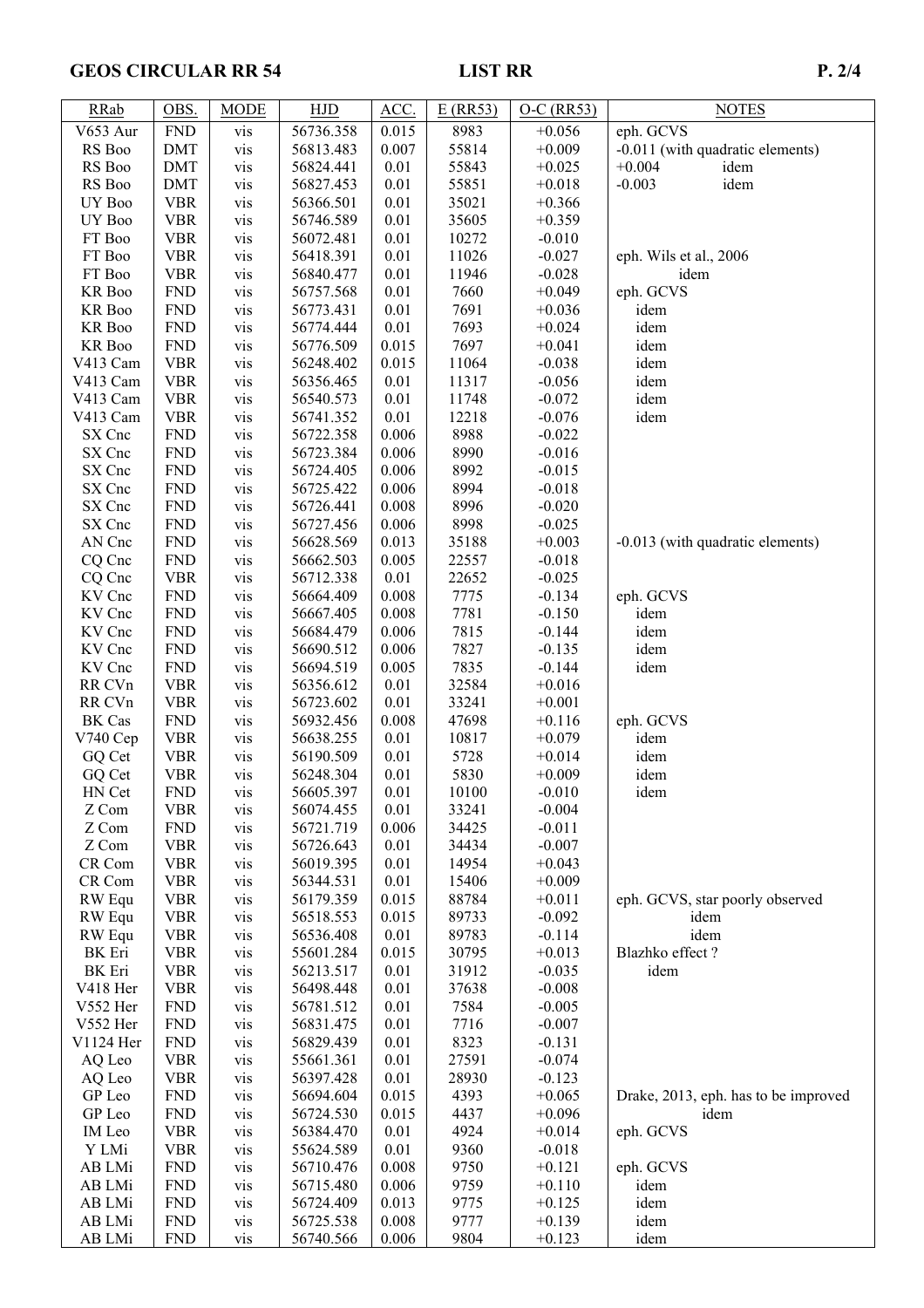# GEOS CIRCULAR RR 54 LIST RR DESCRIPTION AND RESIDENCE OF A SAMPLE P. 3/4

| <b>RRab</b>   | OBS.       | <b>MODE</b> | <b>HJD</b> | ACC.     | $E$ (RR53) | $O-C$ (RR53) | <b>NOTES</b>                       |
|---------------|------------|-------------|------------|----------|------------|--------------|------------------------------------|
| EY Lyn        | <b>VBR</b> | vis         | 56356.441  | 0.01     | 8323       | $+0.056$     | eph. GCVS                          |
| RR Lyr        | <b>DMT</b> | vis         | 56582.420  | 0.008    | 36820      | $-0.084$     |                                    |
| RR Lyr        | <b>DMT</b> | vis         | 56607.354  | 0.006    | 36864      | $-0.091$     |                                    |
| RR Lyr        | <b>FND</b> | vis         | 56607.362  | 0.01     | 36864      | $-0.083$     |                                    |
| RR Lyr        | <b>EFE</b> | vis         | 56607.365  | 0.01     | 36864      | $-0.080$     |                                    |
| RR Lyr        | <b>DMT</b> | vis         | 56636.264  | 0.014    | 36915      | $-0.089$     |                                    |
| RR Lyr        | <b>DMT</b> | vis         | 56820.460  | 0.007    | 37240      | $-0.115$     |                                    |
| RR Lyr        | <b>DMT</b> | vis         | 56824.436  | 0.010    | 37247      | $-0.107$     |                                    |
| RR Lyr        | <b>DMT</b> | vis         | 56833.492  | 0.006    | 37263      | $-0.120$     |                                    |
| RR Lyr        | <b>DMT</b> | vis         | 56901.502  | 0.007    | 37383      | $-0.131$     |                                    |
| EN Lyr        | <b>VBR</b> | vis         | 56235.278  | 0.015    | 20562      | $+0.037$     |                                    |
| EN Lyr        | <b>VBR</b> | vis         | 56535.391  | 0.015    | 20989      | $-0.008$     |                                    |
| EN Lyr        | <b>VBR</b> | vis         | 56814.481  | 0.015    | 21386      | $+0.013$     |                                    |
| <b>KR</b> Lyr | <b>VBR</b> | vis         | 56235.280  | 0.01     | 34512      | $-0.087$     |                                    |
| <b>KR</b> Lyr | <b>VBR</b> | vis         | 56254.248  | 0.01     | 34560      | $-0.116$     |                                    |
| <b>KR</b> Lyr | <b>VBR</b> | vis         | 56450.565  | 0.015    | 35056      | $-0.102$     |                                    |
| V895 Mon      | <b>VBR</b> | vis         | 56355.372  | 0.015    | 4777       | $+0.013$     |                                    |
| V773 Oph      | <b>VBR</b> | vis         | 56481.469  | 0.015    | 27245      | $+0.024$     |                                    |
| V773 Oph      | <b>VBR</b> | vis         | 56505.451  | 0.015    | 27286      | $-0.007$     |                                    |
| V785 Oph      | <b>VBR</b> | vis         | 56540.417  | 0.01     | 33628      | $+0.048$     |                                    |
| V816 Oph      | <b>VBR</b> | vis         | 56538.403  | 0.01     | 35255      | $-0.032$     |                                    |
| AV Peg        | <b>FND</b> | vis         | 56607.261  | 0.01     | 51714      | $+0.071$     | $+0.012$ (with quadratic elements) |
| BT Peg        | <b>VBR</b> | vis         | 56506.535  | 0.01     | 9431       | $-0.005$     |                                    |
| BT Peg        | <b>VBR</b> | vis         | 56520.470  | 0.015    | 9456       | $+0.011$     |                                    |
| BT Peg        | <b>VBR</b> | vis         | 56539.390  | 0.01     | 9490       | $+0.001$     |                                    |
| GY Peg        | <b>VBR</b> | vis         | 56520.587  | $0.01\,$ | 15869      | $+0.001$     |                                    |
| GY Peg        | <b>VBR</b> | vis         | 56566.421  | $0.01\,$ | 15960      | $+0.021$     |                                    |
| IY Peg        | <b>FND</b> | vis         | 56544.362  | 0.006    | 10713      | $-0.004$     |                                    |
| FF Psc        | <b>VBR</b> | vis         | 56248.236  | 0.01     | 6825       | $-0.056$     | eph. GCVS                          |
| FR Psc        | <b>VBR</b> | vis         | 56518.571  | 0.01     | 6160       | $+0.010$     | idem                               |
| FR Psc        | <b>VBR</b> | vis         | 56539.523  | 0.01     | 6206       | $+0.001$     | idem                               |
| GI Psc        | <b>VBR</b> | vis         | 56568.542  | 0.01     | 5357       | $+0.088$     | idem                               |
| HT Psc        | <b>VBR</b> | vis         | 56539.513  | 0.01     | 5102       | $-0.037$     | idem                               |
| HT Psc        | <b>VBR</b> | vis         | 56568.554  | 0.01     | 5155       | $-0.030$     | idem                               |
| HX Psc        | <b>VBR</b> | vis         | 56509.508  | 0.01     | 4855       | $+0.017$     | idem                               |
| HX Psc        | <b>VBR</b> | vis         | 56510.573  | 0.01     | 4857       | $+0.009$     | idem                               |
| <b>BH</b> Ser | <b>VBR</b> | vis         | 56810.552  | 0.01     | 36235      | $+0.078$     | $+0.015$ (with quadratic elements) |
| <b>BH</b> Ser | <b>VBR</b> | vis         | 56840.527  | 0.01     | 36304      | $+0.068$     | $+0.005$<br>idem                   |
| UZ UMa        | <b>VBR</b> | vis         | 56737.363  | 0.01     | 31518      | $+0.007$     | eph. GCVS                          |
| UZ UMa        | <b>VBR</b> | vis         | 56757.433  | 0.01     | 31561      | $+0.001$     | idem                               |
| BF UMa        | <b>FND</b> | vis         | 56740.364  | $0.01\,$ | 16814      | $+0.009$     |                                    |
| BF UMa        | <b>FND</b> | vis         | 56745.375  | 0.01     | 16824      | $+0.010$     |                                    |
| BF UMa        | <b>FND</b> | vis         | 56766.428  | 0.015    | 16866      | $+0.021$     |                                    |
| V341 UMa      | <b>FND</b> | vis         | 56711.400  | 0.006    | 10275      | $+0.144$     | eph. GCVS                          |
| V341 UMa      | <b>FND</b> | vis         | 56722.419  | 0.006    | 10296      | $+0.154$     | idem                               |
| AF UMi        | <b>VBR</b> | vis         | 56493.551  | 0.01     | 7544       | $+0.102$     | idem                               |
| AF UMi        | <b>VBR</b> | vis         | 56538.510  | 0.01     | 7609       | $+0.138$     | idem                               |
| AF UMi        | <b>FND</b> | vis         | 56646.336  | 0.012    | 7765       | $+0.149$     | idem                               |
| AF UMi        | <b>VBR</b> | vis         | 56726.517  | 0.01     | 7881       | $+0.160$     | idem                               |
| AF UMi        | <b>FND</b> | vis         | 56726.526  | 0.012    | 7881       | $+0.169$     | idem                               |
| AF UMi        | <b>FND</b> | vis         | 56757.591  | 0.012    | 7926       | $+0.134$     | idem                               |
| AF UMi        | <b>FND</b> | vis         | 56903.454  | 0.015    | 8137       | $+0.171$     | idem                               |
| AF UMi        | <b>FND</b> | vis         | 56932.473  | 0.008    | 8179       | $+0.163$     | idem                               |
| AF UMi        | <b>FND</b> | vis         | 56943.529  | 0.008    | 8195       | $+0.161$     | idem                               |
| UZ Vir        | <b>VBR</b> | vis         | 55627.610  | 0.015    | 38055      | $+0.032$     | Blazhko effect                     |
| UZ Vir        | <b>VBR</b> | vis         | 56074.468  | 0.015    | 39029      | $-0.023$     | idem                               |
| CE Vul        | <b>VBR</b> | vis         | 56535.392  | 0.01     | 44467      | $-0.021$     | $+0.003$ (with quadratic elements) |
| CE Vul        | <b>VBR</b> | vis         | 56568.368  | 0.01     | 44556      | $-0.019$     | $+0.006$<br>idem                   |
| FK Vul        | <b>VBR</b> | vis         | 56536.438  | 0.01     | 32744      | $+0.032$     | $-0.003$<br>idem                   |
| FK Vul        | <b>VBR</b> | vis         | 56566.413  | 0.01     | 32813      | $+0.057$     | $+0.022$<br>idem                   |
| FK Vul        | <b>VBR</b> | vis         | 56855.483  | 0.01     | 33479      | $+0.048$     | $+0.009$<br>idem                   |